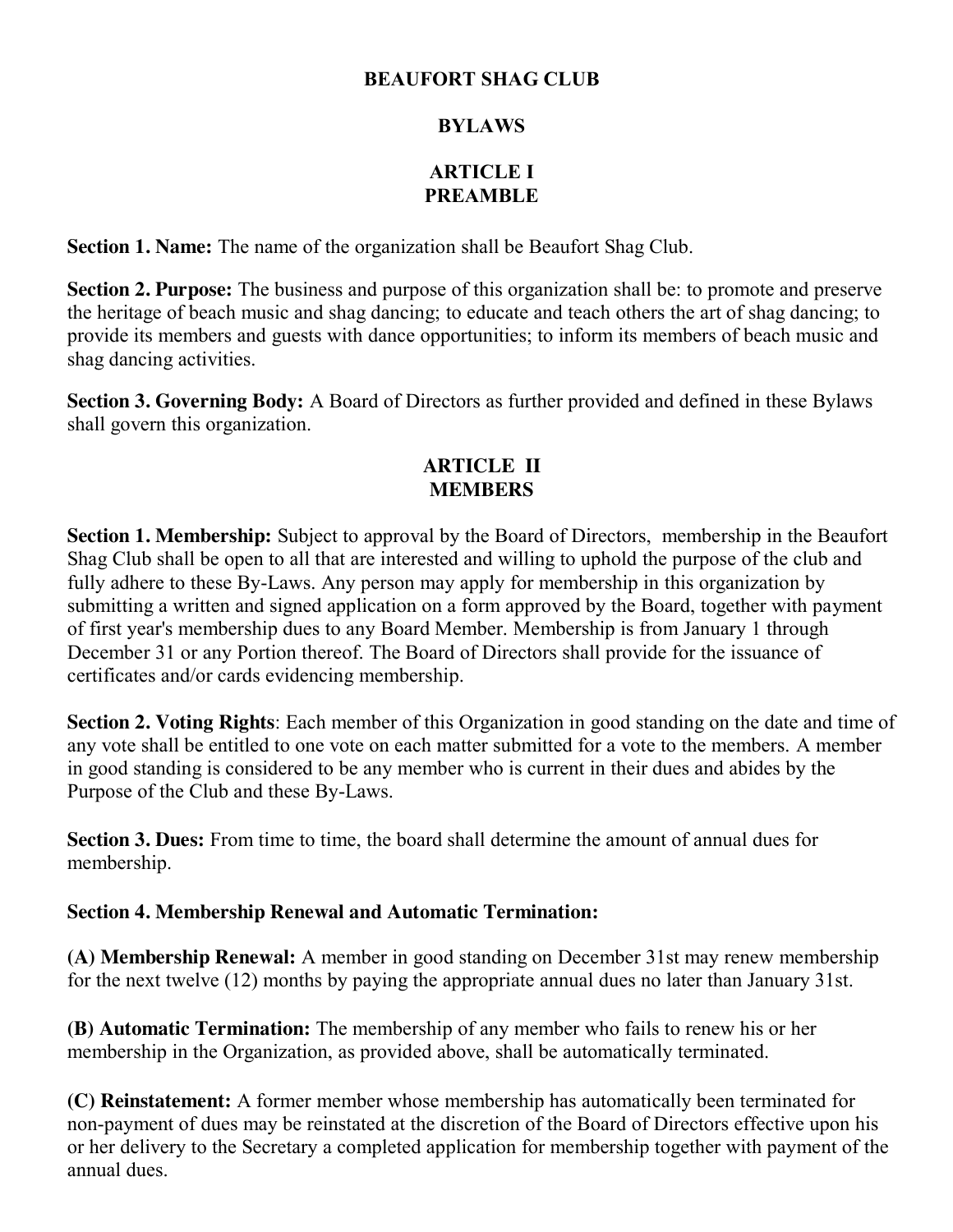### **Section 5. Disciplinary Action and/or Expulsion:**

**(A) Grounds for Action:** The Board of Directors will investigate all complaints or incidents. **If**  necessary, a hearing will be scheduled at which the member will have the opportunity to present a defense, if desired, in accordance with Roberts Rules of Order. After all evidence has been presented and or rebutted, the Board will deliberate and vote on the outcome. A member may be disciplined or expelled from membership in this Organization for good cause. For purposes of this Section, "good cause" shall include, without limitation, the following behavior at dances, functions, meetings, or via electronic media; or at the dances, functions or meetings of any other affiliated dance club: assaultive behavior against any person; disorderly conduct tending to promote a breach of the peace; open and notorious illegal or grossly immoral public conduct; vulgar or disrespectful communication of any type, and the personal conduct adverse to the best interest and purposes of the Organization.

**(B) Discipline and/or Expulsion**: After the Board has completed the investigation and hearing of a complaint or incident, a member may be disciplined or expelled by the affirmative vote of not less than two-thirds (2/3) of the members of the Board of Directors. If a member is expelled, they may NOT attend any shag club events as a guest or visitor. The decision of the duly elected Board of Directors shall be final.

**(C) Reinstatement**: A member who has been expelled from membership in the Organization may reapply for membership any time after twelve (12) calendar months following the date he or she was expelled.

#### **ARTICLE III MEETINGS**

**Section 1. Meeting:** The members shall meet in the months of February, May, August and November to transact such business as may come before the membership. The meeting during which new Directors and new Officers are elected shall be in November and they will take office in January. A two-week notice of the quarterly Members' Meeting and/or Special Members' Meeting shall be given by the newsletter, website, email and/or by telephone.

### **Section 2. Quorum:**

A. A quorum for the regular Board of Directors meetings or any Special Board of Directors Meeting shall consist of a Majority of the Board Members.

B. A quorum for the quarterly Member Meetings or any Special Member Meetings shall consist of those members in attendance.

C. A quorum for the November Meeting to elect Directors shall consist of those members in attendance.

D. A quorum for the Meeting to approve amendments to the By-Laws shall consist of those members in attendance.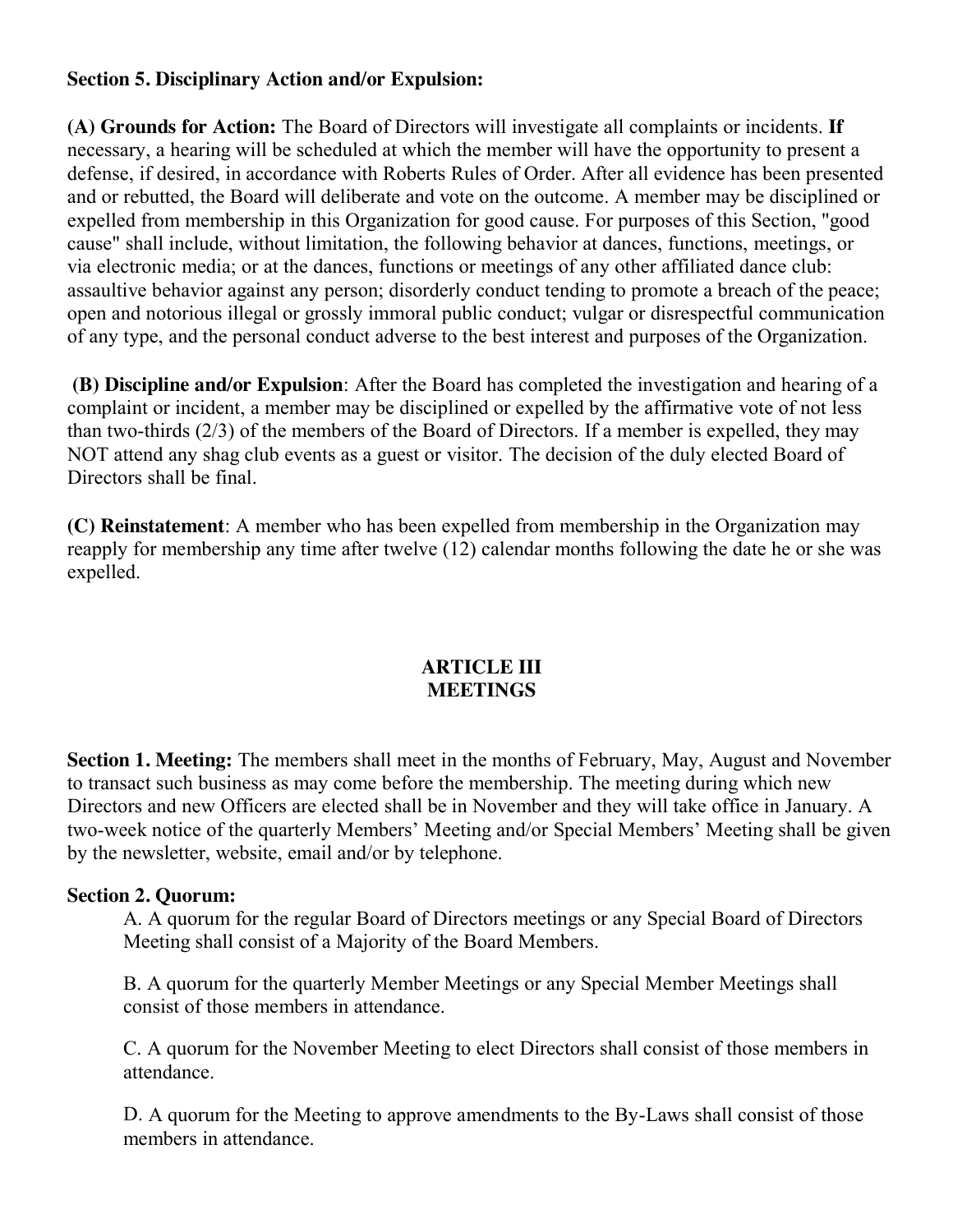**Section 3. Rules of Procedure**: *Roberts Rules of Order* shall be a general guide for parliamentary procedure and practice in all cases to which they apply, excepting where inconsistent with the Organization's Bylaws or the laws of the State of South Carolina.

**Section 4. Proxy**: Board Members unable to attend a Regular or Special called Board Meeting may give their proxy to another Board Member by written notice. Said proxy will be for a given meeting and a copy of it shall be entered into the official minutes of said meeting.

## **ARTICLE IV BOARD OF DIRECTORS**

**Section 1. General Powers**: The business and affairs of the Organization shall be managed by its duly elected Board of Directors. The final authority for all Club decisions rests with the Board of Directors.

**Section 2. Number, Tenure and Qualifications**: The Organization shall have seven (7) Directors consisting of the President, Vice President, Secretary, Treasurer and three (3) Directors. Directors shall be elected by the members as provided hereinafter for a term of one (1) calendar year beginning January 1 and ending December 31 of the coming year. The outgoing President shall serve as a Director for one (1) year following his or her Presidency. A Director may be nominated for reelection and succeed himself or herself. A Director must have been a member in good standing of the Organization prior to taking office, and, at all times during their term of office, must remain a member in good standing of the Organization. Only one member of a household may serve as an officer or director on the Beaufort Shag Club Board during the same calendar year. **Section 3. Vacancies**: Any vacancies occurring on the Board of Directors may be filled by the affirmative vote of a majority of the remaining Directors. A member of the Board of Directors may vote by absentee ballot. A Director elected to fill a vacancy shall serve the unexpired term of his or her predecessor in office.

#### **ARTICLE V OFFICERS**

**Section 1. Number:** The officers of the Organization shall be a President, a Vice President, a Treasurer and a Secretary, each of whom shall be elected by the Board of Directors and shall serve a term of one (1) calendar year ending December 31 of the following year which he or she was elected. The Board may appoint or elect such officers of the Organization, as the Board deems necessary or advantageous, such as, without limitation, one or more Assistant Secretaries, or Assistant Treasurer. The duties of all such officers shall be defined by resolution of the Board and such officers shall serve at the pleasure of the Board and shall have no voting rights on the Board of Directors. Each officer of the organization shall be a member, and no one (1) person shall hold more than one (1) office at the same time.

**Section 2. General Duties and Responsibilities of Officers:** The officers of the organization shall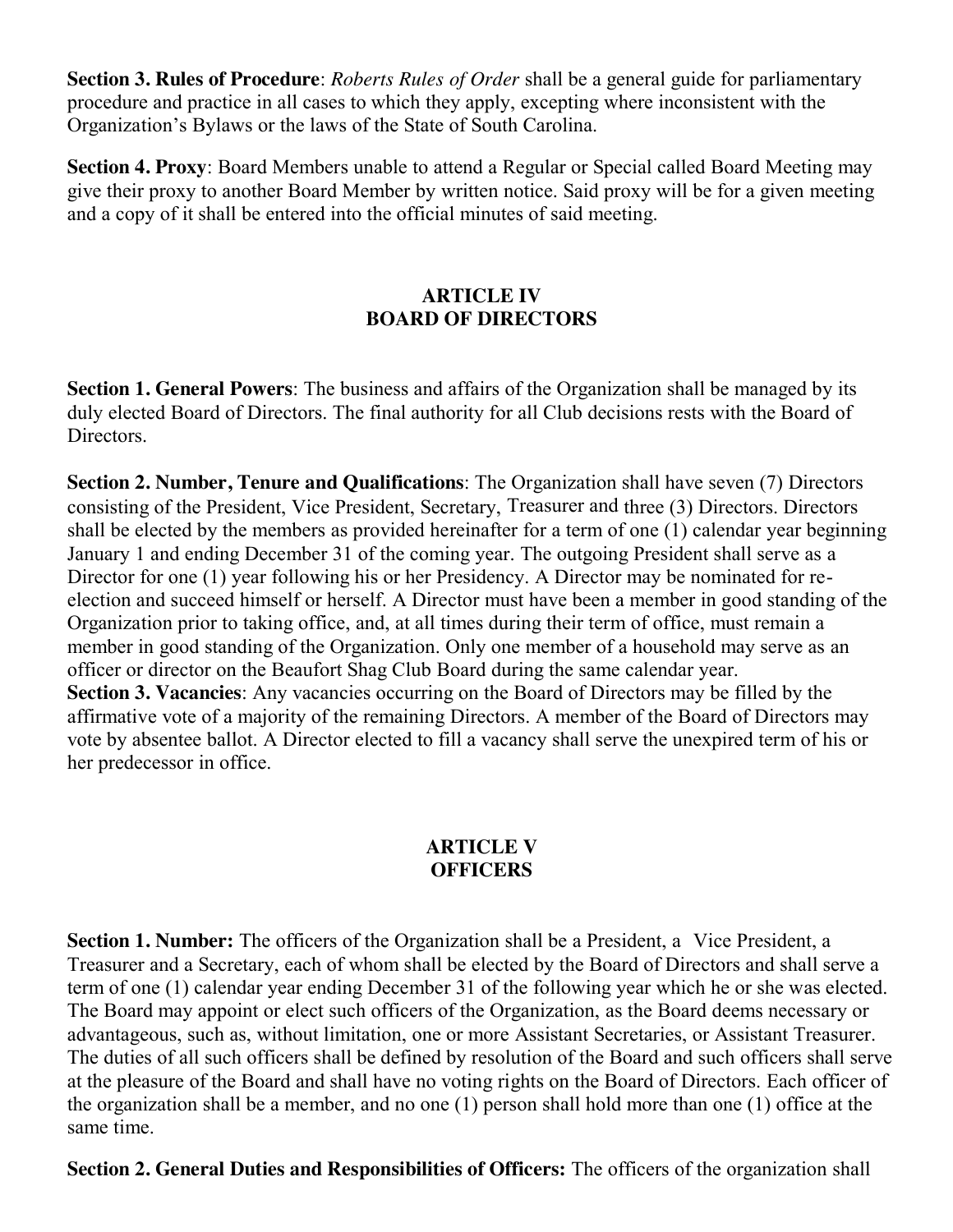have such powers and shall perform such duties as are set forth in these Bylaws, or as may be specified from time to time by the Board of Directors. Each officer shall have the duty to preserve and to transmit to his or her successor all records, documents and other papers received in the course of the organization's business.

**Section 3. Duties of the President:** The President shall be the principal executive officer of the Organization, and shall preside at all meetings, including at the Board of Directors at which he or she is present. The President shall set the goals for the year, keep the Vice President informed of all organizational procedures and actions. In the absence of the Treasurer, the President shall sign checks and transact other business as necessary on the organization's bank account(s). The President shall keep all files current and will assemble all files to be turned over to the incoming President at the end of his or her term of office.

**Section 4. Duties of Vice President:** The Vice President shall have the duty to discharge all of the duties of the President in the event of the President's death, absence, disability, or refusal to act, and when so acting shall act with all of the powers of and be subject to all the restrictions on the President. The Vice President shall also perform such other duties as may be assigned by the President or the Board of Directors.

**Section 5. Duties of the Secretary:** The Secretary of the Organization shall have the following powers and duties: to keep the minutes for the meetings of the members and the Board of Directors, to see that all notices are duly given in accordance with these Bylaws, to be custodian of the Organization's records, to keep a register of the post office addresses of the membership; and to perform all duties incidental to the office of Secretary and such other duties as may be assigned to the Secretary by the President or the Board of Directors.

**Section 6. Duties of the Treasurer:** The Treasurer of the Organization shall have the following powers and duties: to be custodian and take charge of and be responsible for all funds and property of the Organization, to receive and give receipts for money due and paid to the Organization from any source whatsoever, to deposit all such monies paid to the Organization in such banks or other depositories as shall be selected in accordance with these Bylaws, to perform all the duties incidental to the office of treasurer and such other duties as may be assigned to the Treasurer by the President or the Board of Directors.

**Section 7. Removal:** The Board of Directors may remove any officer whenever, in It's judgment, the best interests of the Organization would be served thereby. In the case of any such removal the Broad of Directors shall elect a member to fill the remaining term of the removed officer, except where the President is removed, in which case the Vice President shall become the President, and the Board shall elect a new Vice President.

## **ARTICLE VI ELECTION OF DIRECTORS**

**Section 1. Procedure:** Directors of the Organization shall be elected by the members of the Organization as follows: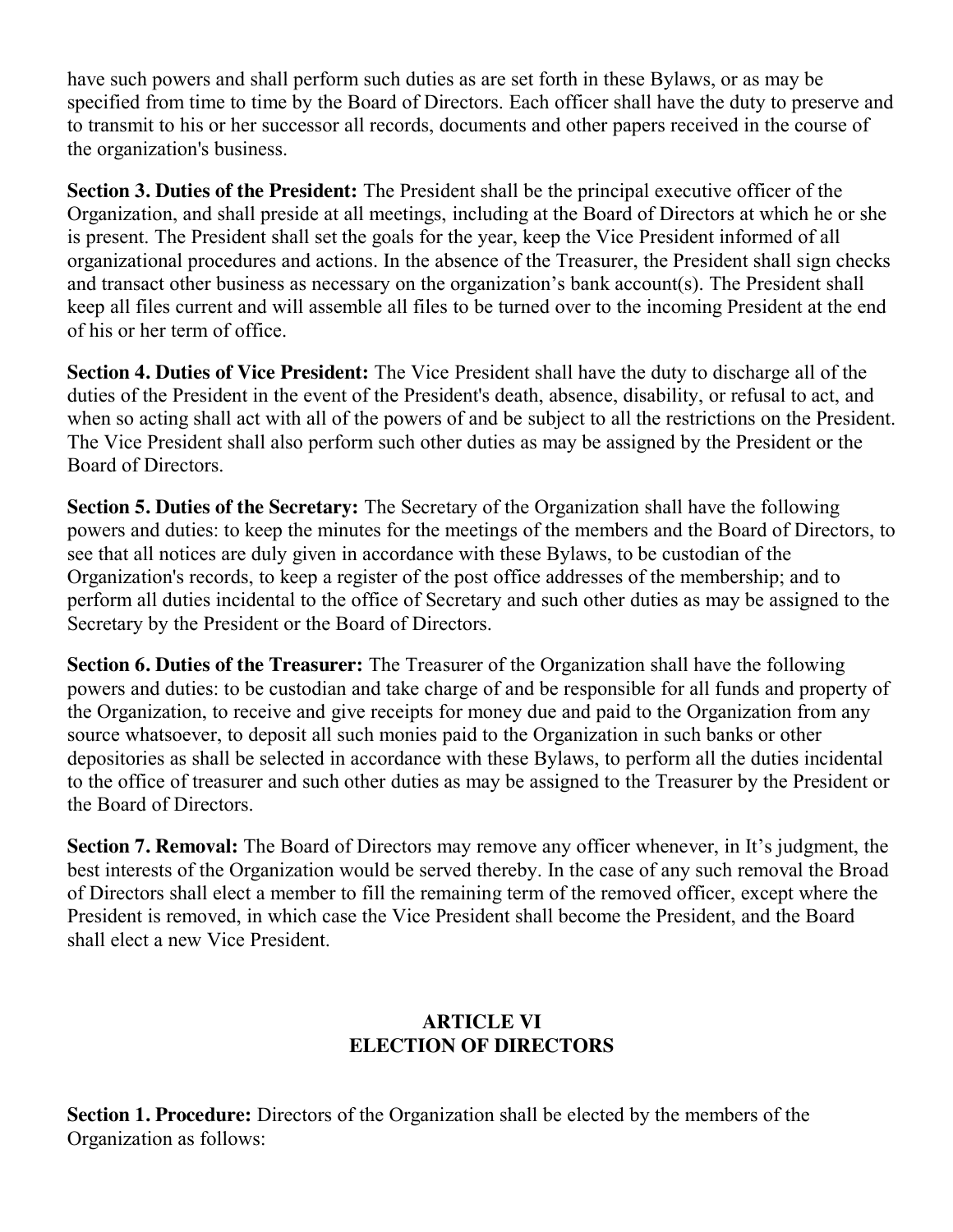(A) No later than the August meeting of each year, the President shall appoint a Nominating and Elections Committee composed of three to five (3-5) members, no more than one (1) of whom can be a member of the Board of Directors.

(B) Each club member who wishes to be considered for election to the Board shall submit an Application to the Nominating Committee. Said Application shall contain, but not be limited to, the member's name, address, length of time as a club member in good standing, pertinent skills and optional biographical information. The Committee will review the application.

(C) The Nominating and Elections Committee shall meet as necessary and shall prepare a list with a minimum of six (6) candidates to fill the six (6) seats on the Board of Directors. All qualified candidates' names will be placed on the ballot.

(D) At least thirty (30) days prior to the November meeting of the members, the Nominating and Elections Committee shall present the list of qualified candidates to the members in the club newsletter. At the November meeting any member may place in nomination for a Director that name of any other member in good standing, provided that said nominee has consented to his or her nomination. All nominations from the floor require a second. Elections will take place at the November meeting.

(E) All nominees for Director, whether nominated by the Nominating and Elections committee or from the floor, must be members in good standing at the time of their nomination.

(F) The Nominating Committee shall run the election. One Ballot shall be issued to each member in good standing in attendance at the election meeting. Ballots shall have blank spaces for nominations from the floor and write-in candidates. After nominations from the floor have been closed, the Election Committee will call for the vote and collect the ballots for tabulation. No absentee ballots are permitted in the election of directors.

(G) Members of the Election Committee shall solely be responsible for the collection and tabulation of the ballots. The Chairperson of the election Committee shall report the results of the election to the members present at the Election Meeting. The results shall be included in the next regularly scheduled Newsletter.

**Section 2. Vacancies:** Any vacancy occurring during the year in the Officers or Directors of the Organization shall be filled by elections of the Board of Directors, provided that in the event a vacancy occurs in the Presidency, the Vice President shall automatically become President and the Board shall elect a new Vice President. An Officer or Director appointed to fill a vacancy shall serve for the unexpired term of the person replaced.

## **ARTICLE VII COMMITTEES**

**Section 1. Standing Committee:** The Organization shall have standing committees as the Board of Directors may direct. The President shall appoint members to be the chairpersons of each Standing committee, such chairperson to appoint such other members to serve on the committee, as the chairperson deems appropriate.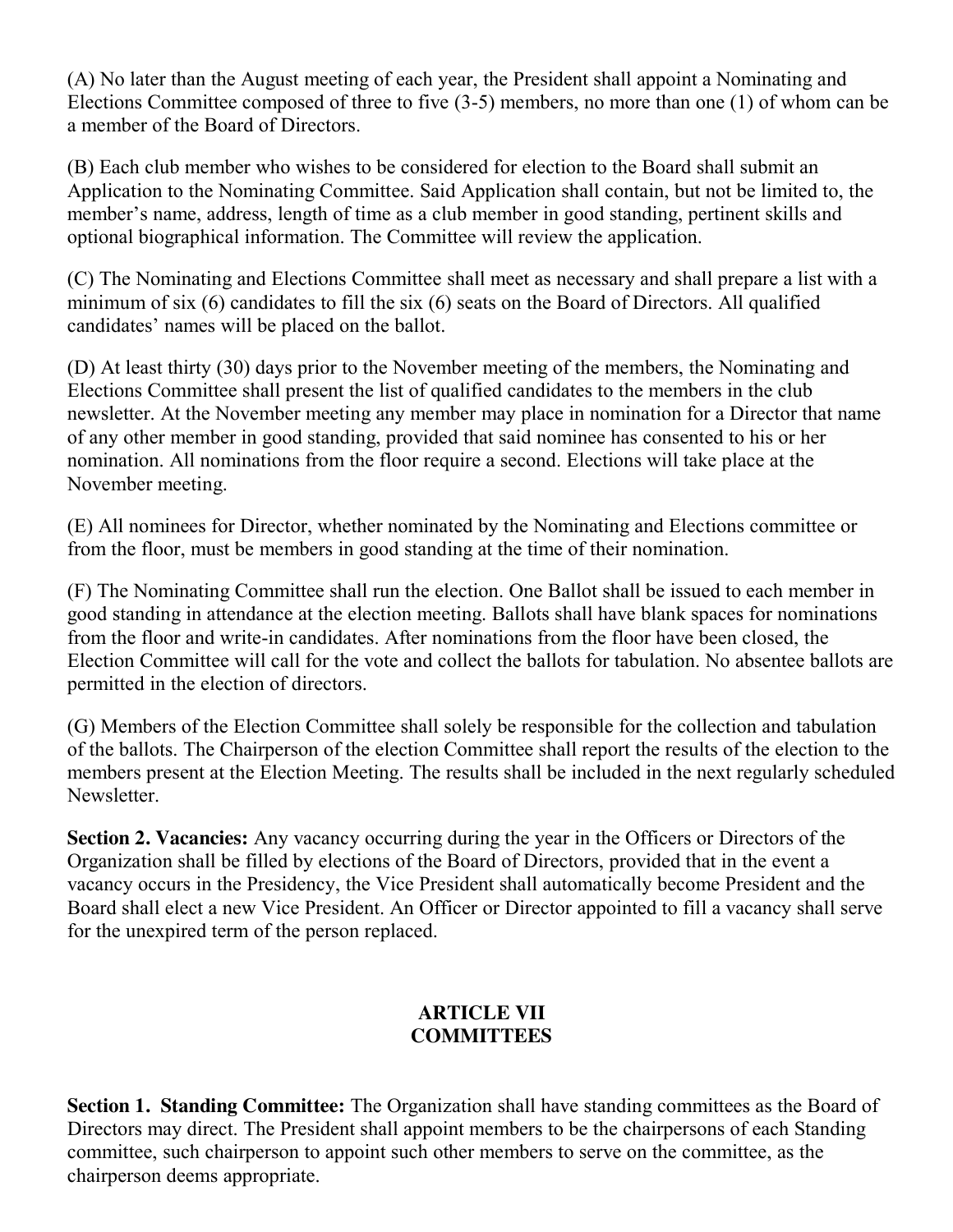**Section 2. President as Ex Officio Member of Standing Committees:** The President shall be an ex officio member of every Standing Committee, excepting solely the Nominating and Elections Committee. The President may delegate the duty to serve ex officio on any Standing Committee to the Vice President or any other director he or she sees appropriate.

**Section 3. Special Committees:** From time to time, the President shall appoint such other ad hoc Special Committees, as may be necessary or desirable, and shall determine the composition and purposes of such Committees.

# **Section 4. Nominating and Elections Committee Policy.**

**PURPOSE:** The Nominating and Elections Committee shall be responsible annually for nominating a slate of qualified candidates to fill the six (6) seats on the Board of the Beaufort Shag Club. All qualified candidates' names will be placed on the ballot.

**COMPOSITION:** Three to five members

**CHAIRMAN:** To be decided by Committee members

# **MEMBERS:** All appointed by the President

**COMMITTEE GUIDELINES:** The nomination of candidates for leadership positions is one of the most important duties of the club because effective work depends, in large measure, on exceptional leadership. Leaders should be chosen for their abilities and their willingness to serve the interests of the club and its members.

No one serving on the Nominating Committee may be nominated for a position on the Board in the same year he or she serves on the Nominating Committee, nor may that person resign from the committee in order to be considered for a position on the Board. One member of the committee can be an active or former Board member. The current President is excluded from membership on the committee and may not attend committee meetings. All committee members must agree to keep all comments concerning candidates confidential.

### **ARTICLE VIII FUNDS, EXPENDITURES, CONTRACT AND ORGANIZATIONAL MANAGEMENT**

**Section 1. Income:** The Organization's operating funds shall be raised by annual members' dues as fixed from time to time by the Board of Directors, voluntary contributions and gifts and such income as may come to the Organization through collective efforts of its members.

**Section 2. Contracts:** The Board of Directors may authorize, on such terms and conditions as the Board deems necessary, one or more officers or agent of the Organization, in addition to any officers authorized by these Bylaws, to enter into any contract, or execute and deliver any instrument in the name of and on behalf of the Beaufort Shag Club.

**Section 3. Disbursements and Deposits:** Disbursements of the Organization's funds or property may